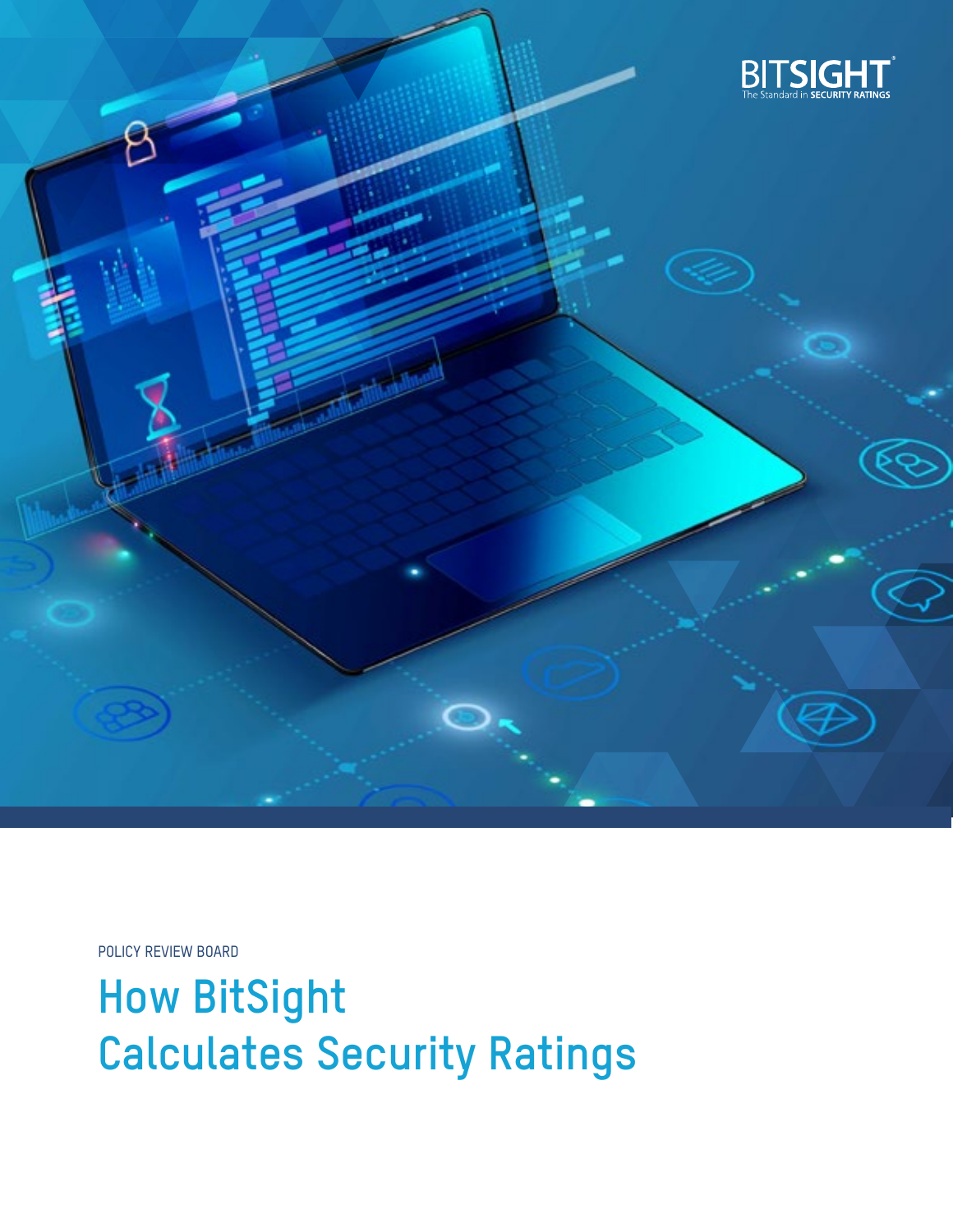BitSight was founded with the goal of increasing transparency about cybersecurity, enabling dynamic, informed interactions between global market participants and incentivizing a more trustworthy and secure global ecosystem.

We are committed to creating trustworthy, data-driven, and dynamic measurements of organizational cybersecurity performance and being transparent about our processes and methodology.

In this article, we'll describe how BitSight Security Ratings are calculated, and why.

#### SECURITY RATINGS: OBJECTIVES

As the framework for creating the methodology behind our ratings, BitSight uses the US Chamber of Commerce's [Principles for Fair and Accurate Security Ratings](https://www.uschamber.com/issue-brief/principles-fair-and-accurate-security-ratings), which we helped develop.

#### **US Chamber of Commerce Principles:**

- **• Transparency:** Rating companies shall provide sufficient transparency into the methodologies and types of data used to determine their ratings, including information on data origination as requested and when feasible, for customers and rated organizations to understand how ratings are derived. Any rated organization shall be allowed access to their individual rating and the data that impacts a change in their rating.
- **• Dispute, Correction and Appeal:** Rated organizations shall have the right to challenge their rating and provide corrected or clarifying data. Rating companies should have an appeal and dispute resolution process. Disputed ratings should be notated as such until resolved.
- **• Accuracy and Validation:** Ratings should be empirical, data-driven, or notated as expert opinion. Rating companies should provide validation of their rating methodologies and historical performance of their models. Ratings shall promptly reflect the inclusion of corrected information upon validation.
- **• Model Governance:** Prior to making changes to their methodologies and/or data sets, rating companies shall provide reasonable notice to their customers and clearly communicate how announced changes may impact existing ratings.
- **• Independence:** Commercial agreements, or the lack thereof, with rating companies shall not have direct impact on an organization's rating; any rated organization will be able to see and challenge their rating irrespective of whether they are a customer of the rating company.
- **• Confidentiality:** Information disclosed by a rated organization during the course of a challenged rating or dispute shall be appropriately protected. Rating companies should not publicize an individual organization's rating. Rating companies shall not provide third parties with sensitive or confidential information on rated organizations that could lead directly to system compromise.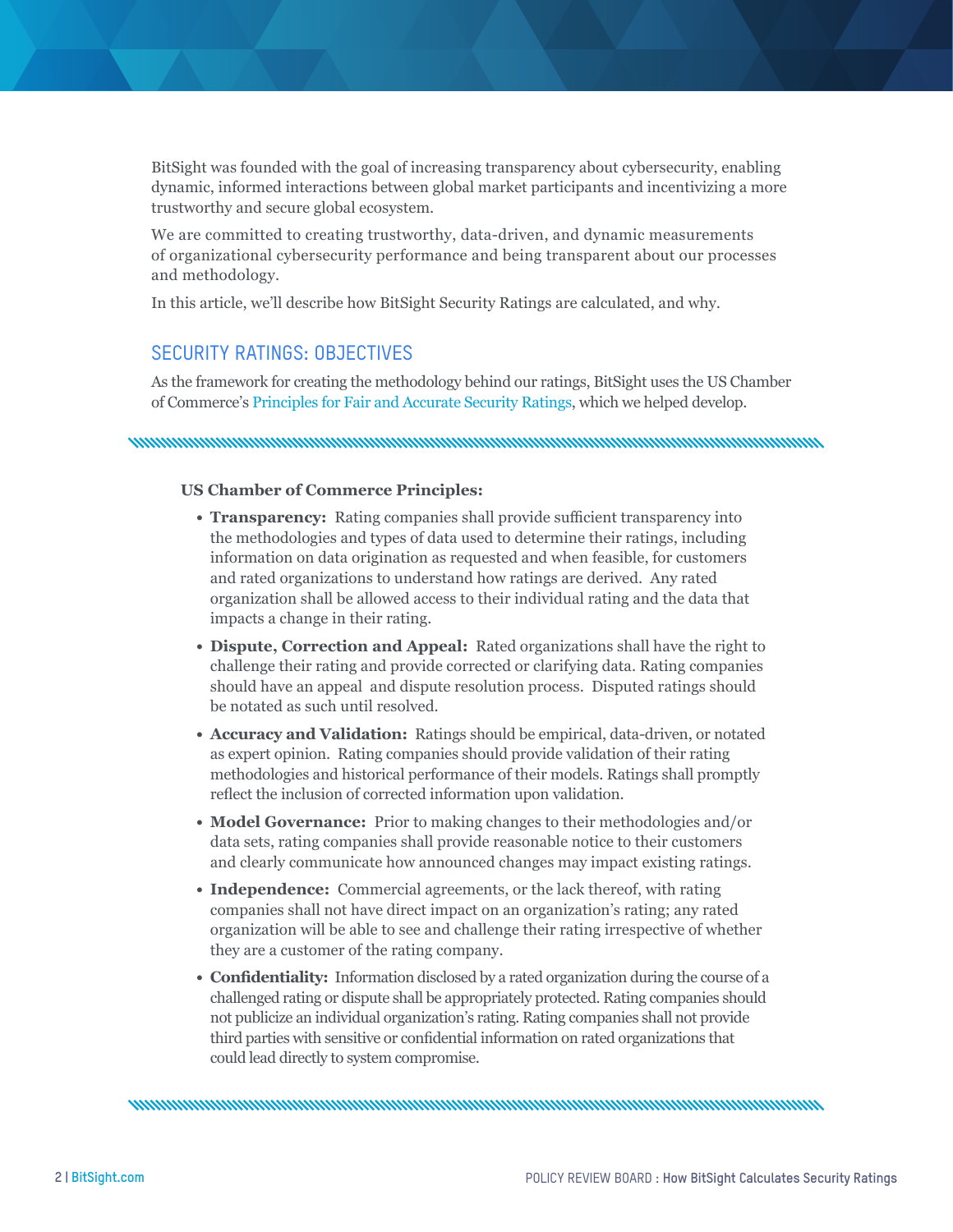Furthermore, BitSight uses these additional guidelines when considering how to build our ratings model and governance practices:

- **• Comparability**. Ratings must allow meaningful comparisons of security performance between organizations — even if they are in different industries or locations, or if they differ greatly in size. As we shall see, this has important consequences for how ratings are calculated and normalized. The ratings should also be comparable over time. That is, a rating of 500 last year should mean roughly the same thing as a rating of 500 today. This makes it possible to observe trends and to track performance over time.
- **• Ubiquity**. Ratings should be readily available for large numbers of organizations, in all industries, and across the world. This enables comparison against industry and global benchmarks.
- **• Empiricism**. Ratings should be based on objective, verifiable data, rather than opinion or subjective judgements. They should be correlated with real-world outcomes.
- **• Stability**. Significant shifts in security posture take time, and so Security Ratings should be relatively stable (free from spurious fluctuations).

Balancing these principles is challenging, but over the past decade we have continuously refined our methodology to adhere as closely as possible to them. In the following sections, we'll walk through the ratings algorithm and explain it in terms of the above principles.

### COMPARISON WITH OTHER RATING SYSTEMS

BitSight defined the cybersecurity ratings industry, but our approach drew inspiration from many successful ratings systems in other domains:

| Domain                          | <b>Negative outcome</b>       | <b>Observable risk factors</b>                                                                                         |
|---------------------------------|-------------------------------|------------------------------------------------------------------------------------------------------------------------|
| Consumer credit                 | Loan default                  | • Missing a payment<br>• High credit utilization<br>• Previous default                                                 |
| Restaurant food<br>safety grade | Foodborne illness             | • Poor sanitation<br>• Not following best practices<br>for food handling                                               |
| Auto insurance                  | Accident                      | • Speeding ticket<br>• Previous accidents                                                                              |
| Property insurance              | Property damage               | • Missing smoke detectors<br>• Claim history                                                                           |
| Cybersecurity                   | Security incident /<br>breach | • Poor security hygiene (diligence)<br>• Compromised systems<br>• Risky user behavior<br>• Previous security incidents |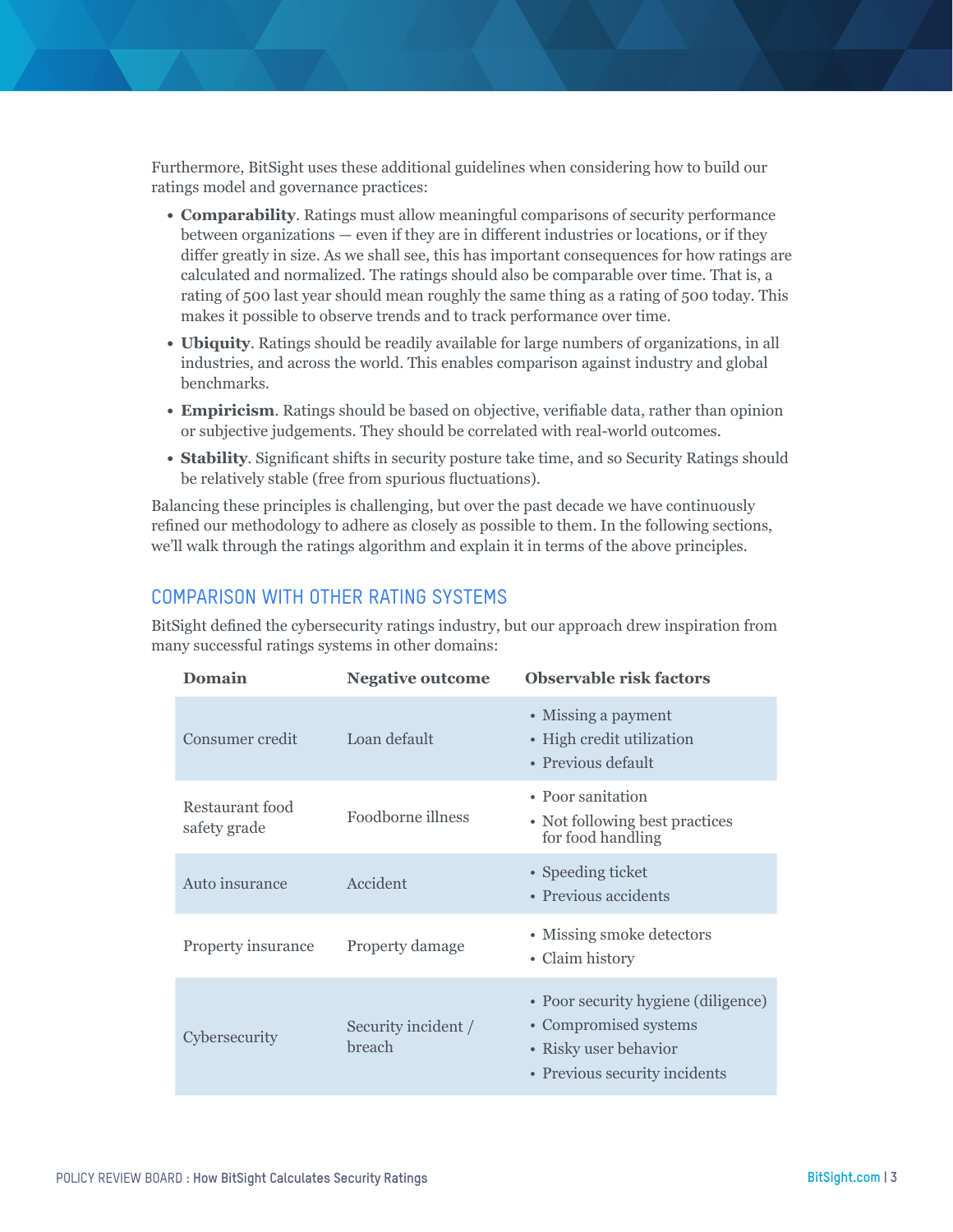# THE RATINGS PROCESS



#### DATA COLLECTION

Security ratings are built on data from over 100 different sources. We collect much of the data ourselves, and we also work with numerous best-in-class data partners (many exclusive) who specialize in various types of telemetry. To date, we have collected petabytes of securityrelevant data and are adding billions of new observations every day.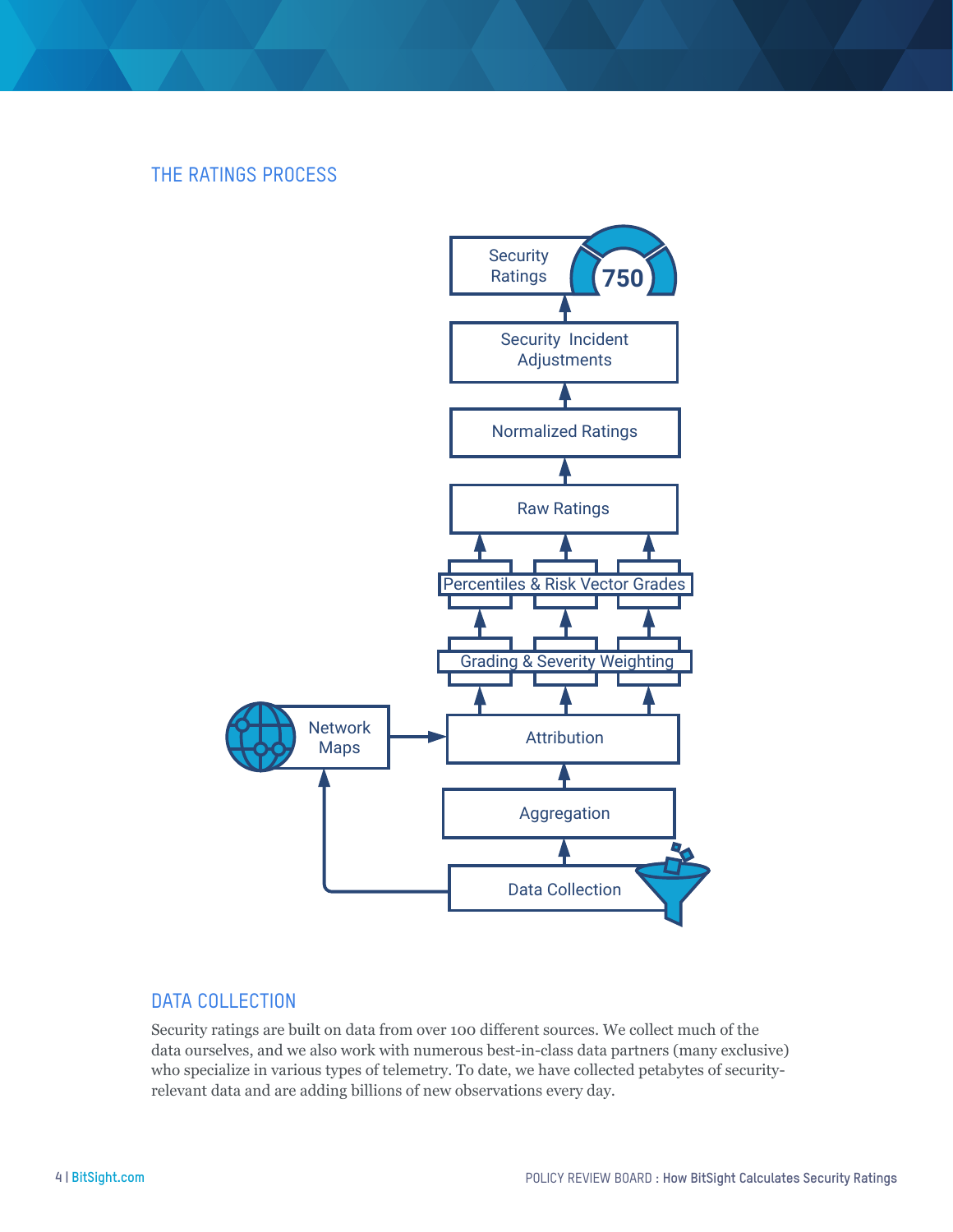The quality of the data is paramount, and so we have invested heavily in curating and refining all of our raw data. Real-world data at Internet scale is noisy and often challenging to interpret. Over the past decade, we have developed techniques and processes to separate signals from noise. We use a combination of human and machine intelligence (including a sophisticated rules engine) to screen out false positives and to ensure that the data we process is accurate.

While all of our data is collected externally, from the Internet (vs. internal networks), that's not to say that our data sources are all public. Much of what we observe relies on sophisticated and proprietary techniques and infrastructure, and these differentiate us from others in this space.

However, BitSight does not conduct penetration testing or any other intrusive activity. This external perspective enables us to rate hundreds of thousands of organizations worldwide, and also allows us to maintain independence and objectivity.

nonnummuunnummuunnummuunnummuunnummuunnummuunnummuunnum

#### **What we learn by listening**

We have an extensive network of sensors deployed at key locations across the Internet. With these, we can see

- Communications from compromised systems
- DNS queries and responses
- Malicious traffic; e.g. DDOS attacks
- Attempts at brute force attacks
- File sharing
- Endpoint device identifiers
- Traffic from IOT devices
- BGP announcements

#### **What we learn by actively looking**

We use non-intrusive probes and queries to observe

- Open ports
- Server software, configuration and versions
- Known vulnerabilities (CVEs)
- DNS records, including SPF and DKIM
- Web applications

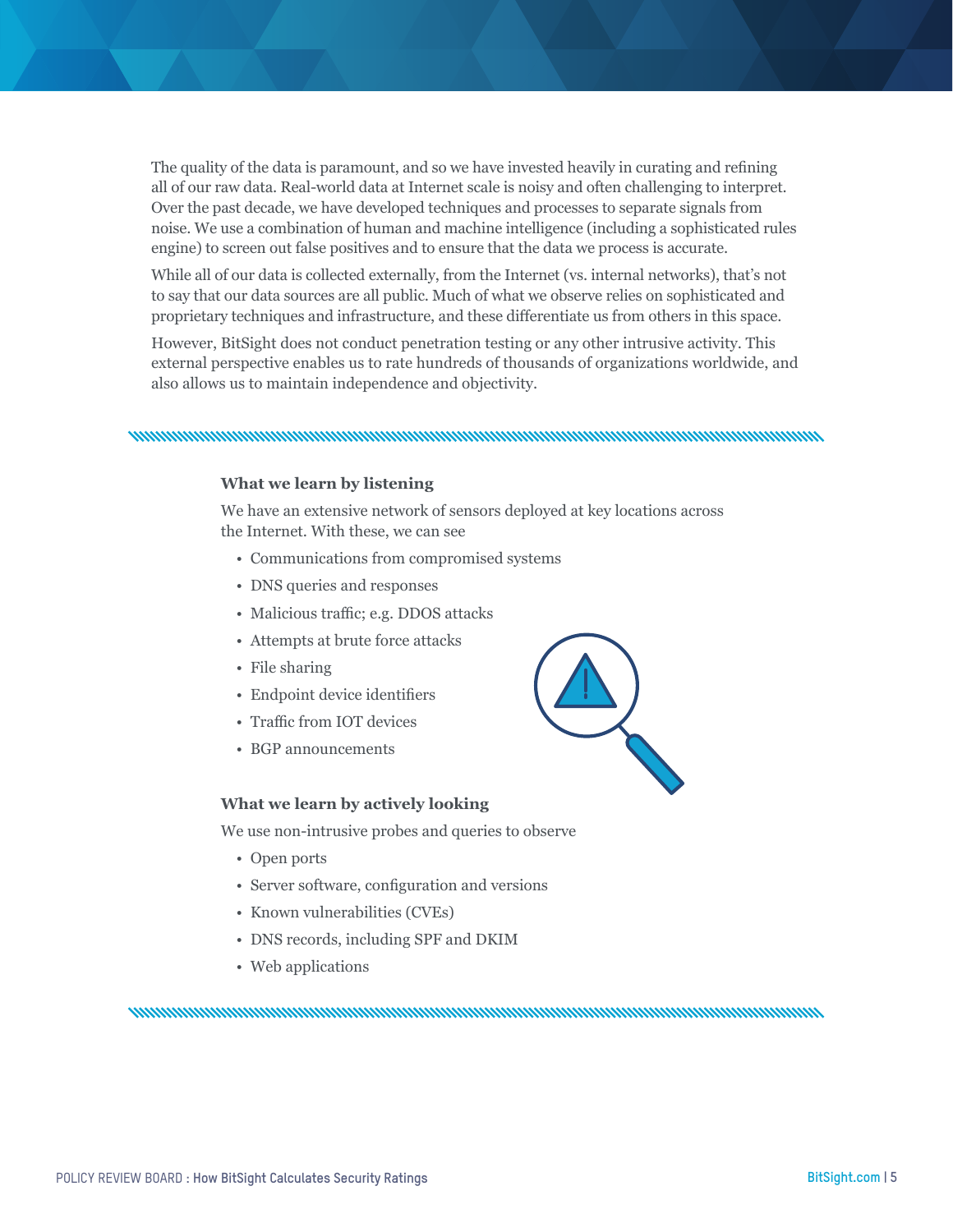## NETWORK MAPPING

The heart of the security ratings platform is mapping out the assets that belong to each organization's network. Primarily, these comprise IP addresses (both IPv4 and IPv6) and domain names that the organization owns exclusively. We use both public data (e.g. Regional Internet Registry records and Domain Name system entries) and proprietary techniques to identify these assets. Here, too, we use a combination of human and machine intelligence to make the best possible decisions. Network maps are dynamic, and constantly change as assets are bought, sold, or moved (especially as cloud computing becomes more widespread), so our processes also constantly monitor and update the network maps.

With the network maps in hand, we attribute each day's new observations to the relevant organizations, based on the IP address or hostname where the observation was made.

## RISK VECTORS, GRADING AND WEIGHTING

Each observation has potential implications for an organization's security posture. To assess this, observations are first mapped onto a set of *risk vectors*, each of which measures a particular area of security performance. (A single observation may result in findings in multiple risk vectors.) Within the risk vector, the finding is then assigned a grade (in the case of diligence) or a severity weight.

In deciding how to evaluate a finding, we rely on

- Empirical studies of the correlation of outcomes with the issue in question. E.g. Do organizations that use outdated SSL protocols experience breaches at a higher rate?
- Recommendations from authorities and standards bodies, e.g. NIST
- Databases of known security vulnerabilities, e.g. the National Vulnerability Database
- Severity and risk level of security issues associated with the finding
- Industry (best) practices and recommendations from security practitioners.

Currently, 23 risk vectors are included in the security rating. Grouped into categories of security controls, they are as follows:

#### **Compromised Systems (55%)**



**55%** gap in security controls, and so the Compromised Systems category is weighted Compromised Systems are devices or machines in an organization's network that show symptoms of malicious or unwanted software. This often reflects a serious heavily in the overall security rating.

- **Botnet infections:** devices on a company's network were observed participating in botnets as either bots or Command and Control servers. Botnets can be used to exfiltrate corporate secrets and sensitive customer information, repurpose company resources for illegal activities, and serve as conduits for other infections. Botnet detections are detected by capturing traffic from malicious software, using techniques such as sinkholing (see Fig on pg.5).
- raction of Companies Breached<br>Breached • **Potentially exploited systems:** Devices observed to be running potentially malicious or 2.37% unwanted software; e.g. greyware or adware. These events are often indicative of other infections, and, like botnet infections, reflect insufficient device controls.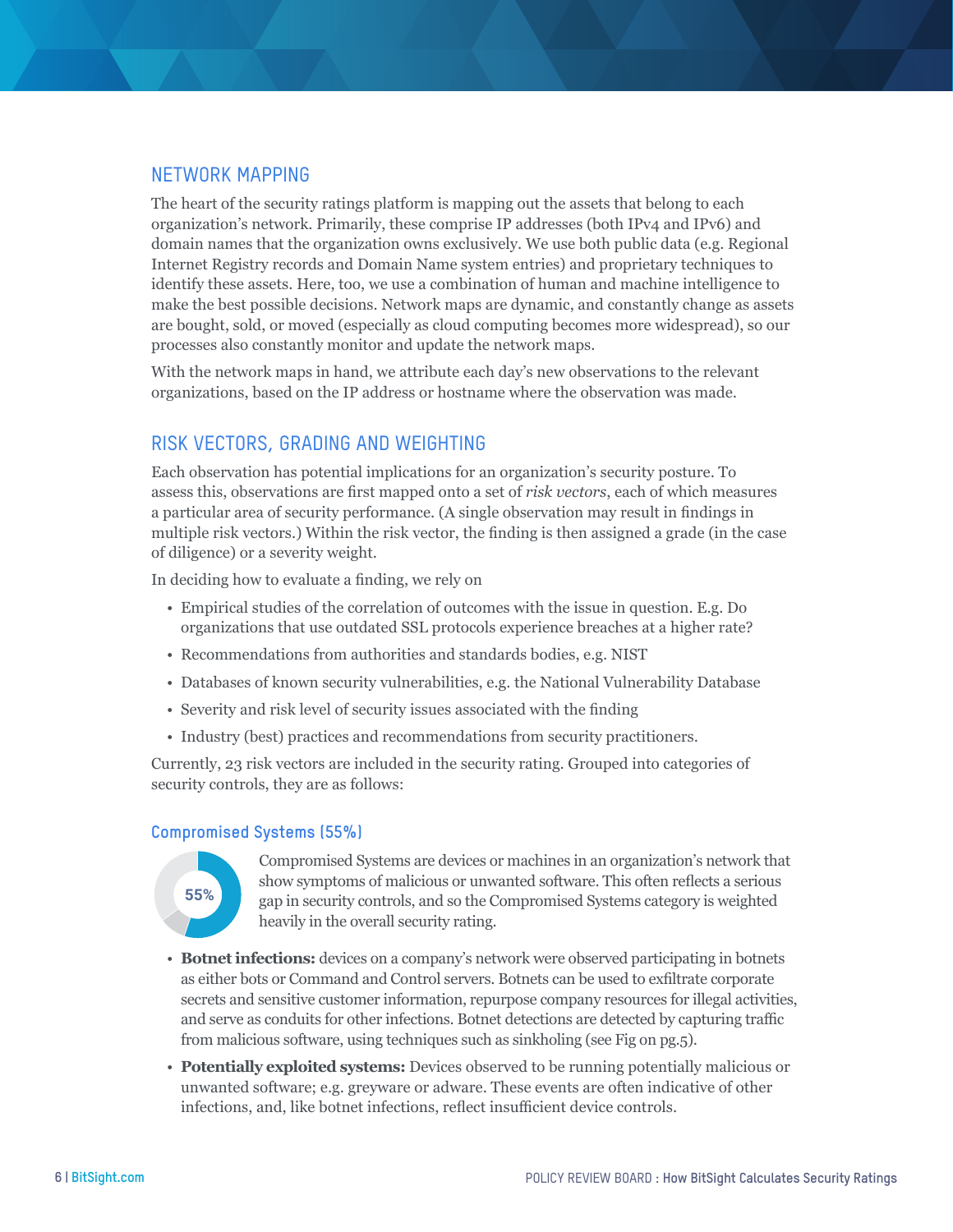- **Unsolicited communications:** Systems observed to be scanning other hosts in patterns that are typical of malware seeking new hosts to infect.
- **Spam propagation:** Systems that have been used to propagate spam email (which is a common cybercriminal use for compromised machines). Legitimate email senders are excluded, however.
- **Malware servers:** Servers that are hosting malicious software.

#### **User Behavior (10%)**



This category measures how often employees at an organization are observed engaging in potentially risky behaviors.

 **File Sharing:** Exchange of media over peer-to-peer networks (e.g. BitTorrent). Since these files come from untrusted sources, they pose a high risk of malware infections.

#### **Diligence (35%)**



This category measures how effective an organization is in following security best practices and proactively defending against threats. We grade based on whether controls are implemented, and how effectively they are implemented.

**Network Services** - protections against network attacks, impersonation, or eavesdropping

- whether they are signed using a secure algorithm. • **TLS/SSL Certificates:** TLS/SSL certificates are used to encrypt traffic over the Internet. BitSight analyzes certificates and provides information about their effectiveness; e.g.
	- **TLS/SSL Configurations:** Whether a company's servers have correctly configured security protocol libraries, and support strong encryption standards when making encrypted connections to other machines.
	- **Open Ports:** Which port numbers and services are exposed to the Internet. Certain ports must be open to support normal business functions; however, unnecessary open ports provide ways for attackers to access a company's network.

**Software Assets** - how well the organization follows best practices in managing its software, keeping it updated, and patching against known vulnerabilities.

- **Server Software:** The types and versions of server software that the organization exposes to the internet. Unsupported or outdated software often suffers from known, exploitable vulnerabilities.
- **Desktop Software:** Whether browser and operating system versions are kept up to date for laptops, servers, and other non-tablet, non-phone computers in a company's network which access the internet. Mobile Software: Similar to the above, except for mobile devices.
- **Patching Cadence:** How many systems within an organization's network are affected by critical vulnerabilities, and quickly the organization patches them (vulnerabilities are publicly disclosed holes or bugs in software that can be used by attackers to gain unauthorized access to systems and data).
- **Insecure Systems:** Devices within the organization's network observed to be unintentionally communicating with a third party (e.g. IoT devices reaching out to expired domains).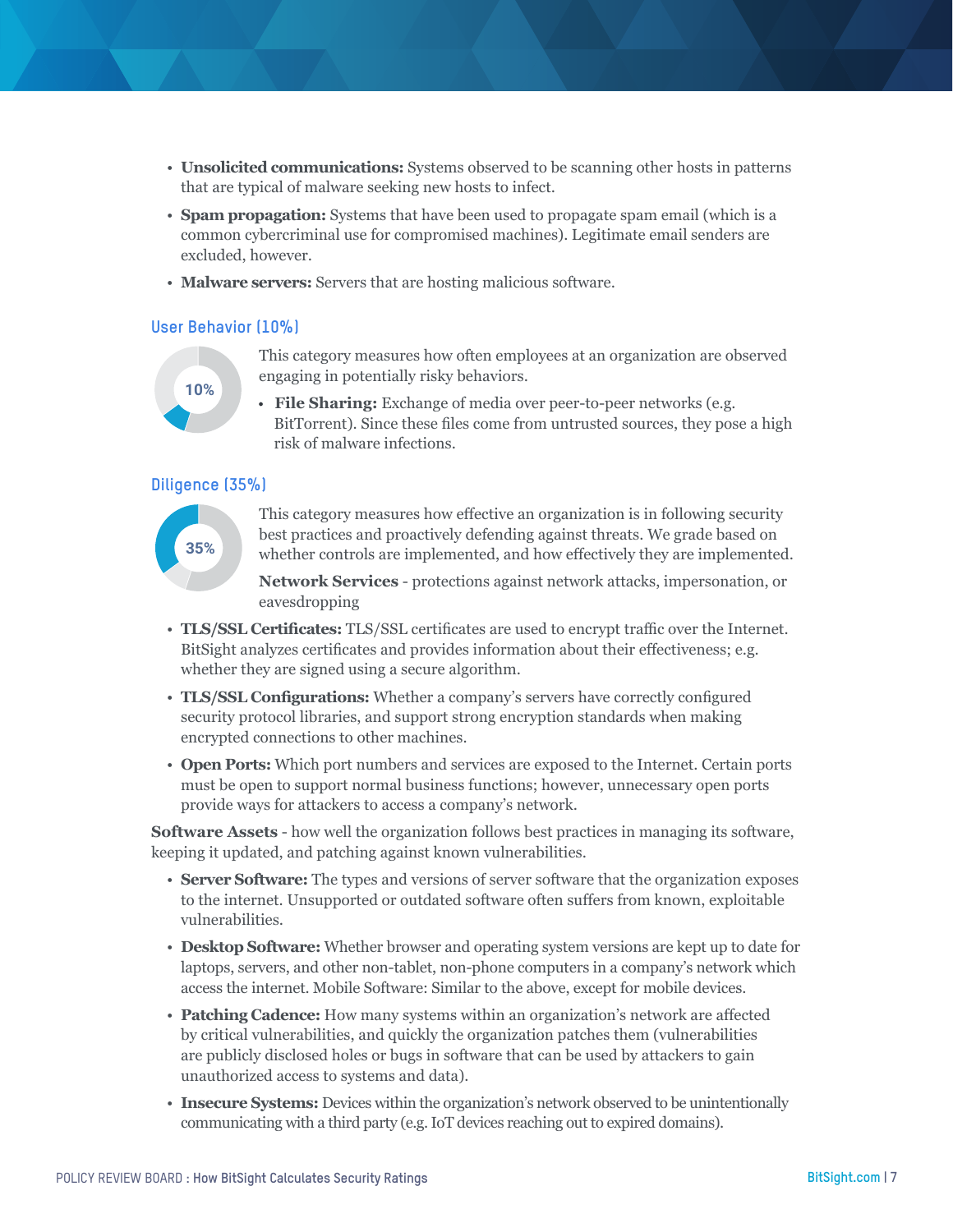**Application Security -** the company's best practice implementation and risk mitigation as it relates to securing company applications

- **Web Application Headers:** This risk vector analyzes security-related fields in the header section of HTTP request and response messages. If configured correctly, these fields can help provide protection against malicious behavior, such as man-in-the-middle and crosssite scripting attacks.
- **Mobile Application Security:** If an organization publishes mobile applications on the Apple App Store or Google Play, we evaluate the security of those applications. This risk vector will be included in the security rating in 2021.

**Email Security** - controls to protect against email forgery. Email-based attacks such as phishing are often one of the most effective ways for attackers to gain access to an organization's assets.

- **SPF records:** Properly configured SPF records help ensure that only authorized hosts can send email on behalf of a company by providing receiving mail servers the information they need to reject mail sent by unauthorized hosts. BitSight verifies that a company has SPF records on all domains that are sending or have attempted to send email, and that they are configured in a way that helps prevent email spoofing.
- **DKIM records:** Properly configured DKIM records can help ensure that unauthorized parties can't send email that appears to originate from the organization's domains. BitSight verifies that a company uses DKIM and has configured it in a way that prevents email spoofing.

#### **Information Exposure**

We collect information on data breaches and other security incidents from a large number of verifiable sources; e.g. reputable news organizations and regulatory reporting (obtained via Freedom of Information Act requests or local analogs). Sufficiently severe incidents are factored into the overall security rating, as described in the "Overall security rating" section.

- **Breaches:** Publicly disclosed events of unauthorized access, often involving data loss or theft. These events are graded based on several factors, including the number of lost or exposed data records.
- **General Security Incidents:** a diverse range of events related to the undesirable access of a company's data (which are considered more severe than Other Disclosures, below). Some categories of General Security Incidents are Ratings-impacting, while others are informational only and do not impact the rating.
- **Other Disclosures:** Other Disclosures are considered the least severe group of events within Public Disclosures and are generally minimal in their impact to business continuity were they to occur. All categories of Other Disclosures are informational only and do not impact the rating.
- **Exposed Credentials:** indicates if employees of a company had their information disclosed as a result of a publicly disclosed data breach. Exposed Credentials is an informational risk vector and does not affect a company's Security Rating (many websites do not validate email addresses, which makes it difficult to establish that certain exposed records are in fact associated with a company's employees).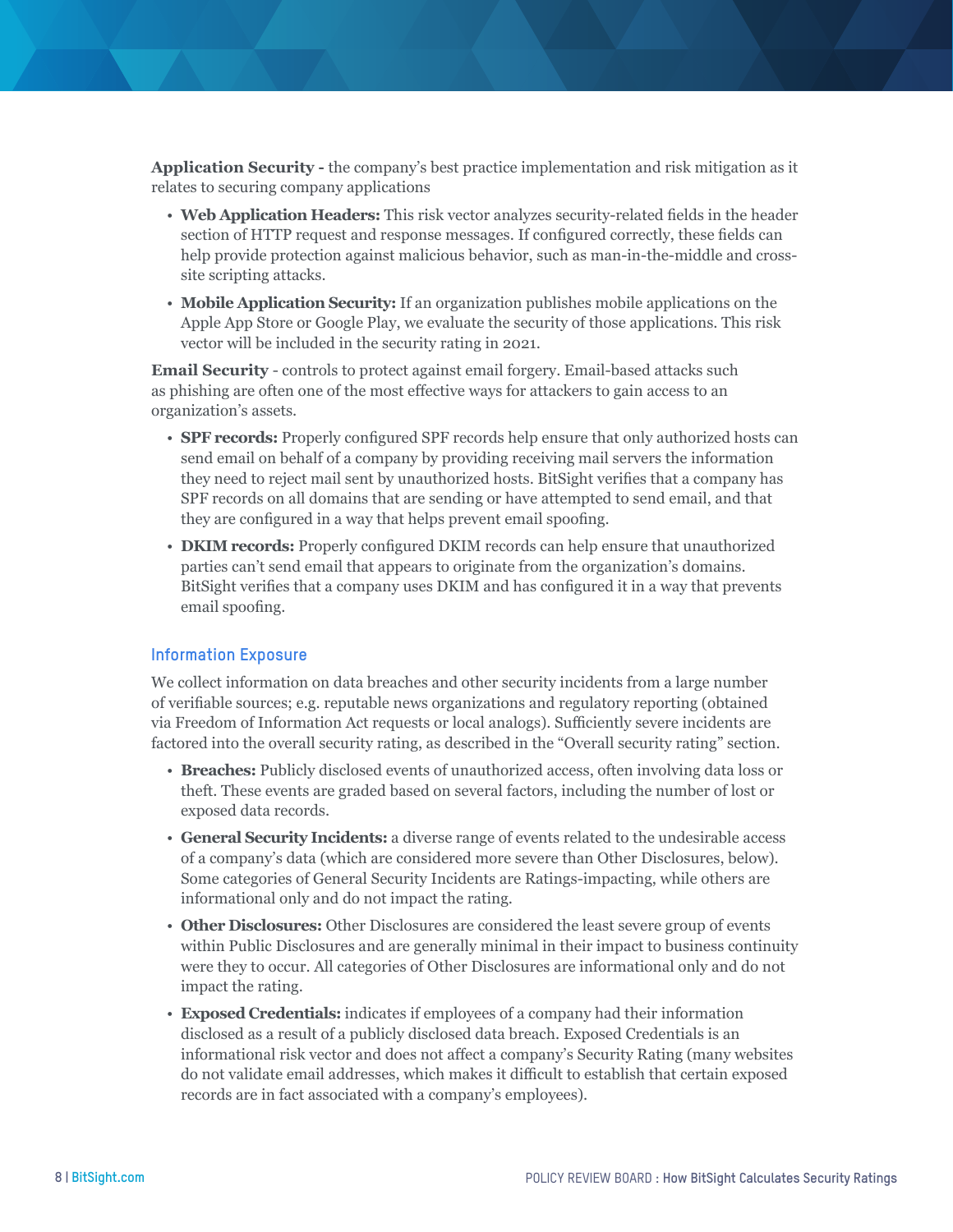# THE TIME COMPONENT: PERFORMANCE VS. INSTANTANEOUS RISK EXPOSURE

Security ratings are computed one day at a time; there is a new rating for each organization, for each day. However, findings typically affect the rating for longer than a single day.

Why is that? Consider a couple examples from other rating domains. An accident affects auto insurance premiums for several years. A loan default remains on a consumer credit report for seven years. The reason is that, statistically speaking, past negative events can be predictive of current risk. An at-fault accident is evidence that a driver engages in risky behavior, and that behavior is unlikely to change overnight. The older the event, however, the less predictive it is; an accident 30 years ago is not as worrisome as one last week.

The same is true of cybersecurity risk. Our data indicate that a negative event, such as a botnet infection, is indicative of potential deficiencies in an organization's security performance, even several months after it occurred. This is likely because it takes time to make significant improvements to an organization's security program (though the timescale is certainly shorter than years, as in the credit rating example).

For these reasons, compromised systems (malware) events and security incidents (breaches) have an impact on the rating which is greatest on the date they occur, and then gradually decays away as the events age.

In contrast, diligence records (e.g. open ports or SPF records) are measurements of the current state of an organization's systems. In most cases, if we can reliably confirm that the state has changed (e.g. the open port was closed), the rating reflects that immediately. (An analogy from consumer credit ratings: these typically incorporate the *current* ratio of credit utilization.) Otherwise, the record continues to affect the rating for 60 days. This duration was chosen (again, based on analysis of our data) to balance ratings stability against responsiveness, and aligns with typical update cadences.

## PERFORMANCE VS. EXPOSURE

BitSight Security Ratings measure security *performance*: an organization's effectiveness in preventing cybersecurity incidents. This differs from the notion of *exposure,* which might be defined as the organization's current level of risk. Exposure may change rapidly as assets are created or taken down, or as configurations change; in contrast, performance tends to change relatively slowly, and reflects organizational practices and programs. Over time, however, good performance tends to reduce exposure.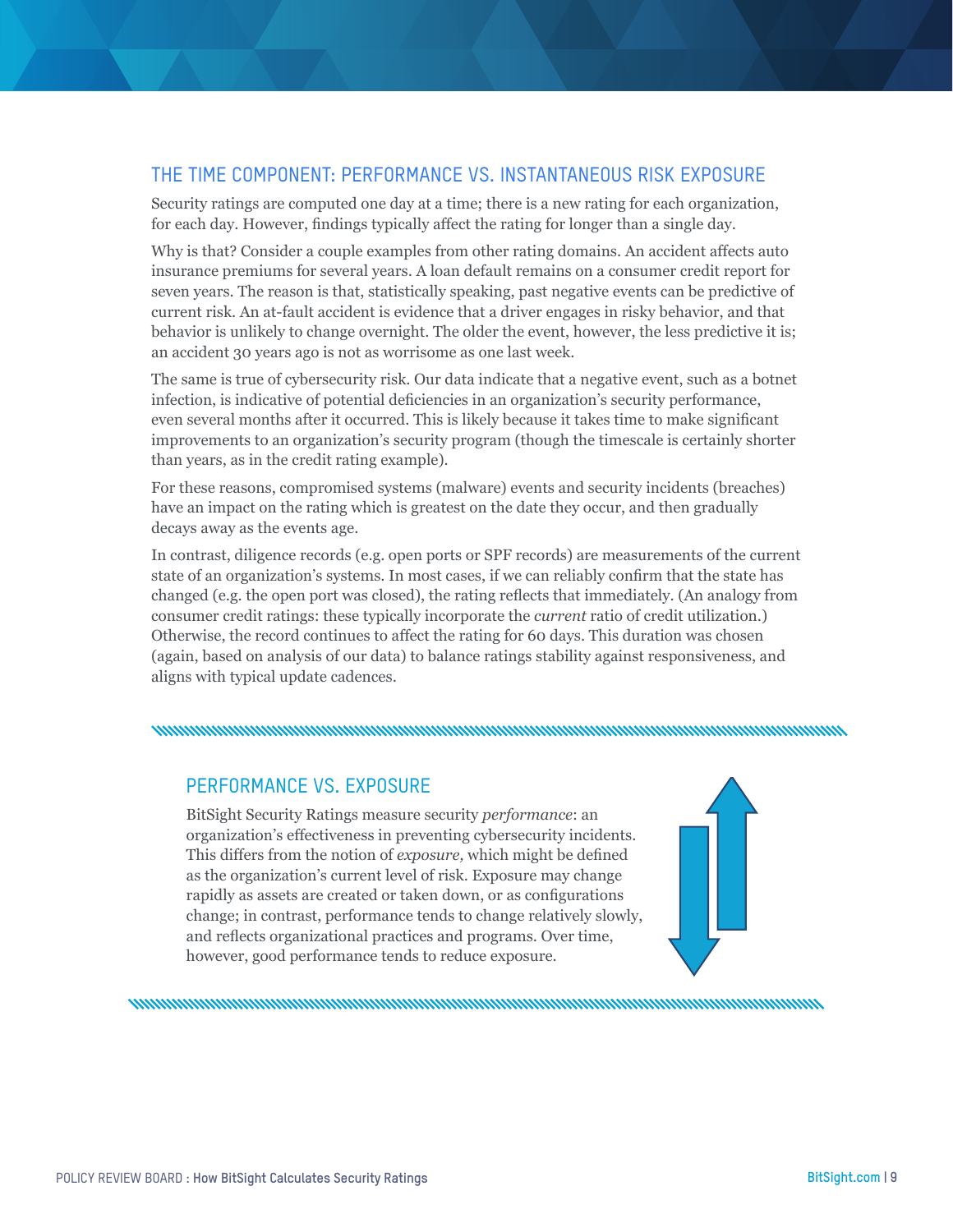### SIZE ADJUSTMENT

All else being equal, large organizations have more opportunities for things to go wrong. It wouldn't be fair (or accurate) to give a company with two employees and two botnet infections the same rating as a company with 100,000 employees and two botnet infections. The latter likely has better security hygiene. Thus, size adjustment is necessary for the ratings to be **comparable** between large and small organizations.

As an analogy, consider the gross domestic product (GDP) of countries. Comparing based on GDP alone favors countries with more people. On the other hand, comparing based on GDP *per capita* places large and small countries on an equal footing.

To further motivate the size correction, consider what happens when two companies A and B, with roughly equivalent security postures, merge to form company C. Presumably, the security posture of C remains approximately the same as A or B, at least at first. However, C has events from *both* of the A and B, and so if we simply used raw counts, it would have a worse security rating, which isn't correct.

In engineering our ratings algorithm, we examine the distribution of event frequency vs. organization size to ensure that ratings aren't unduly skewed by size. The details of size correction vary from risk vector to risk vector, but the methodology in all cases is data-driven.

### RANKING AND PERCENTILES

For each risk vector, we compute a raw score. In some cases, this is simply a weighted count of findings (e.g. botnet infections), including time decay. In others, it is a combination of features used to evaluate that risk vector (e.g. expired certificates for the SSL certificate risk vector).

After size adjustment, we have a raw score for each risk vector. To determine the risk vector's **grade** (A-F), we first convert the score to a percentile, by ranking all the organizations we rate (minus a few outliers), across all industries and locations.

Why use percentiles? First, it's difficult to quantify security performance in an absolute sense. Since we rate such a large number of organizations, however, we can say with confidence how a given organization is performing, compared to the rest of the population. An organization in the top 10% is likely a strong performer, and receives an A.

Percentiles also help ensure **stability**. There are many natural variations in the data we collect. For example, when a new malware family appears, we may see a spike in infections across large numbers of organizations. If we used raw counts instead of percentiles, security ratings would drop, on average. But in fact, security performance likely stays about the same; it's the external circumstances that are changing. Percentiles maintain a steady distribution of ratings despite variations in events or our visibility into them.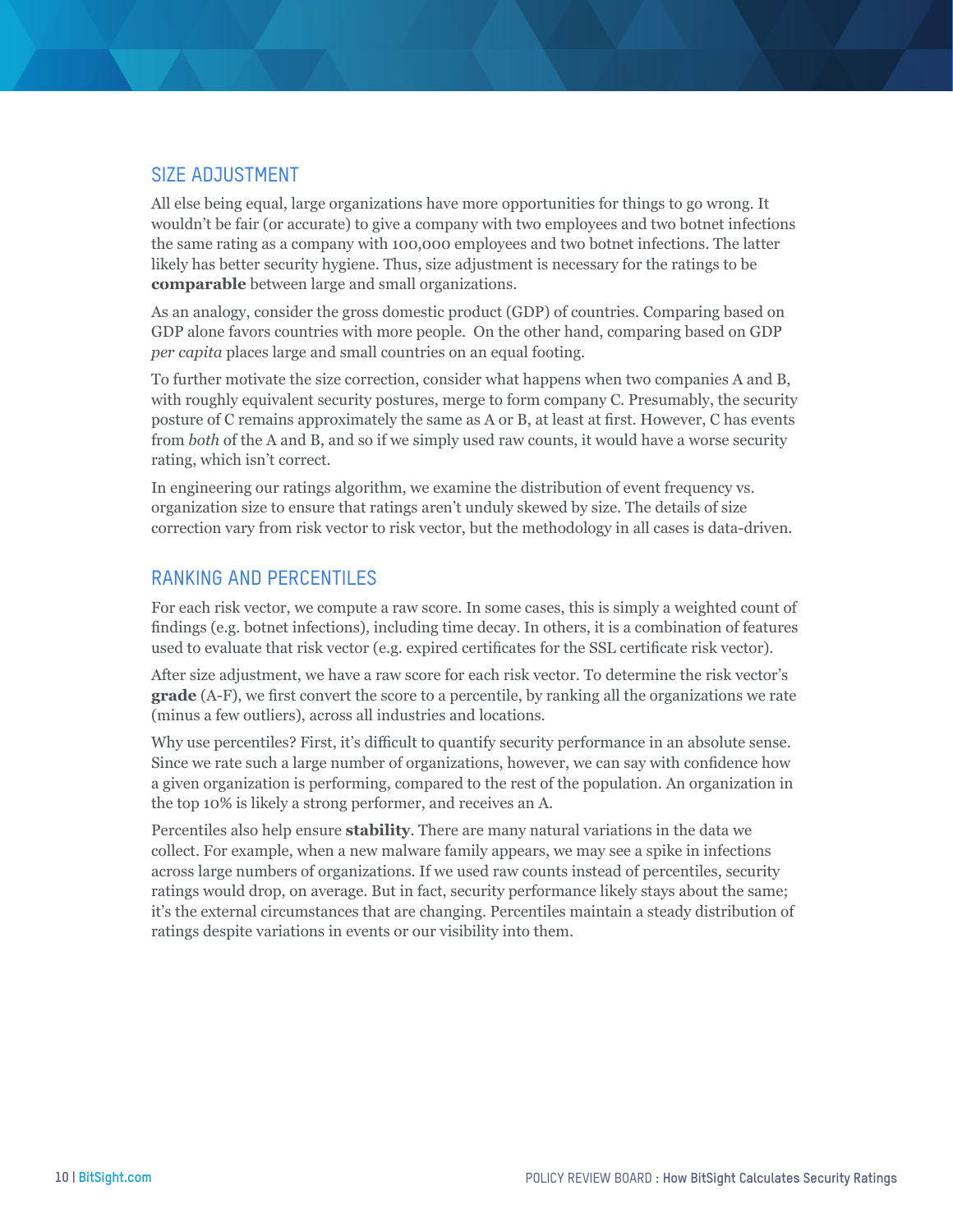## OVERALL SECURITY RATING

The risk vector ratings are multiplied by risk vector weights and summed to compute a raw overall rating. To compute the security rating that we show in the product, we first *normalize* the raw rating. This produces the desired distribution of security ratings, on a scale of 250-900.

What is the desired distribution? First, it should reflect the fact that the security performance of most organizations is fairly good. Data breaches, fortunately, are still relatively uncommon. Therefore, most organizations' ratings should fall towards the top end of the scale.

Second, the ratings should be spread out across the scale as much as possible, to provide greater contrast between stronger and weaker performers.

Finally, the numerical rating shouldn't convey a false sense of precision. Small changes are unlikely to be statistically significant. For that reason, we round the rating down to the nearest ten-point boundary.

Our normalization process is updated daily to reflect shifts in the underlying distributions.

The figure [below] shows the distribution of the transformed ratings. While the raw ratings are clustered towards the top end of the scale, the final ratings have the desired distribution, and are well spread across the scale.



# **Distribution of Security Ratings**

The final step is to adjust the rating for past security incidents (e.g. breaches), if there were any. Security incidents often provide strong evidence of gaps in an organization's security performance, and our research shows that the occurrence of one such incident is correlated with further incidents in the future. The impact of security incidents is corrected for company size, and also depends on the severity of the incident, and diminishes over time.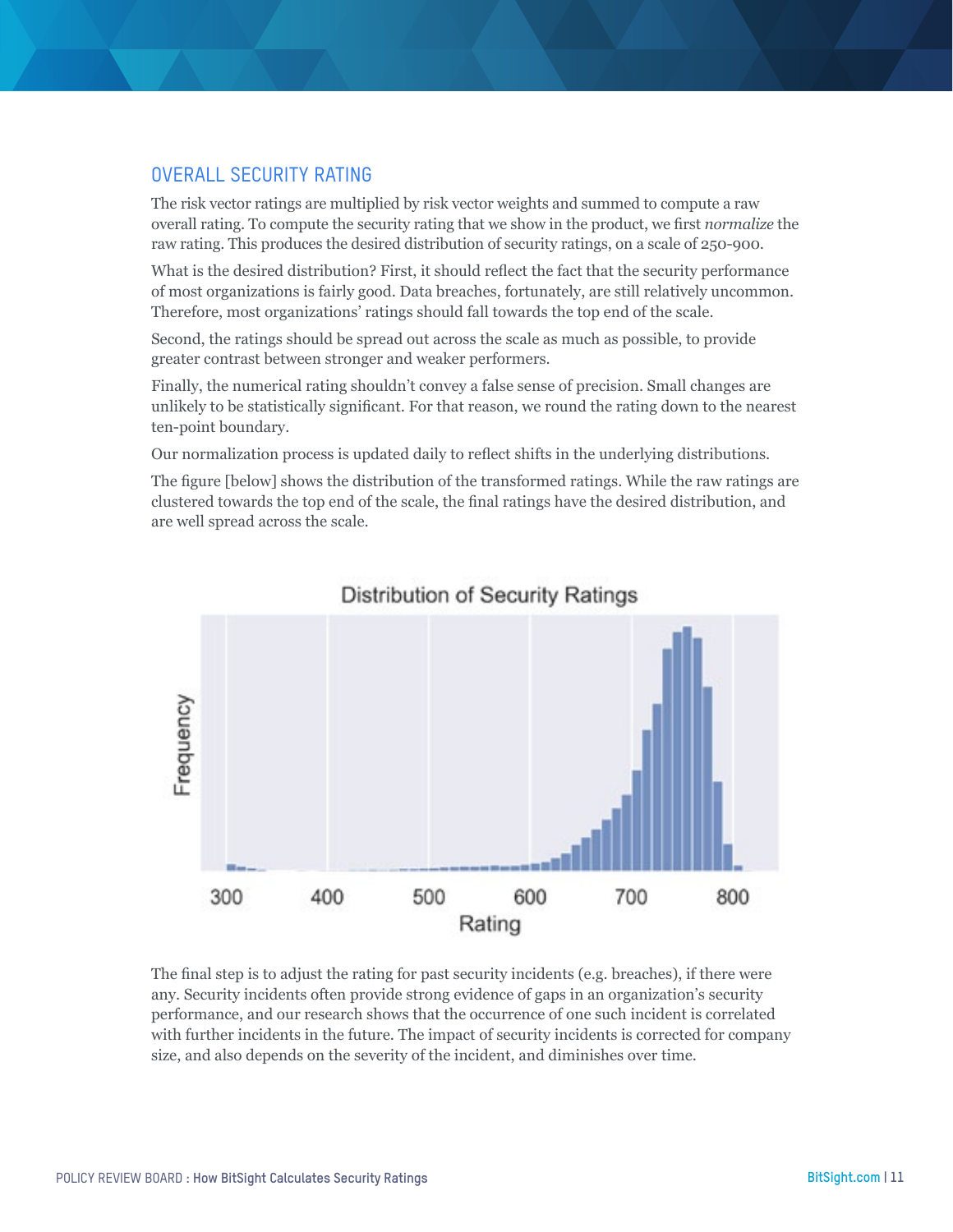# DISPUTE RESOLUTION PROCESS, CORRECTIONS, AND GOVERNANCE

BitSight is committed to creating the highest quality and most accurate security ratings in the industry. We are also committed to allowing all rated organizations—not just customers the opportunity to challenge the assets, findings, and interpretation of those findings used to determine a BitSight Security Rating, and to provide corrected or clarifying data. As a signatory and contributing author, we are firmly committed to upholding the [Principles for](https://www.bitsight.com/security-ratings-principles)  [Fair and Accurate Security Ratings](https://www.bitsight.com/security-ratings-principles).

BitSight has a formal [dispute resolution process](https://www.bitsight.com/bitsights-methodology-and-governance-process) that allows rated organizations to dispute findings. BitSight seeks accurate and prompt remediation for any dispute. The dispute resolution process is governed by the BitSight Policy Review Board (PRB), a committee created to govern the ratings algorithm and associated policies, and to ensure that they are aligned with our principles. As the highest level of ratings governance, the PRB also adjudicates appeals related to data accuracy and evaluation methodology. It is charged with providing a consistent, transparent, and systematic dispute resolution process that is available to all rated entities. For more information, please visit the [Policy Review Board](https://www.bitsight.com/bitsights-methodology-and-governance-process) description.

In addition, to ensure that the ratings are accurate even in the presence of small errors in network maps, we have studied the effects of corrections to network maps (either additions or removals of assets). In most cases, they don't affect the rating at all, and when they do, the errors are **unbiased** (equally likely to increase or decrease the rating).

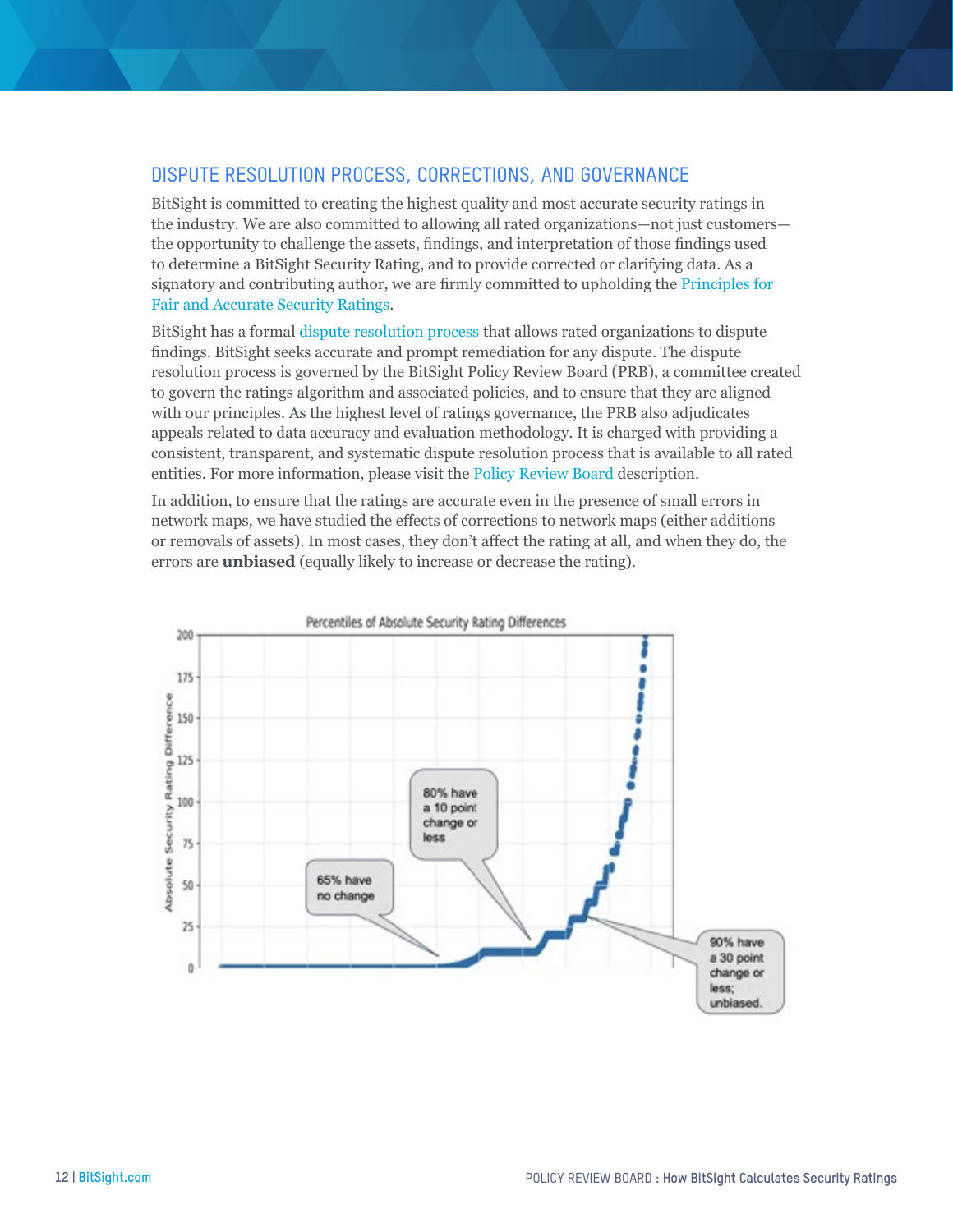

## CONFIDENTIALITY

We take the confidentiality of rated organizations' data very seriously. We follow responsible disclosure procedures for all security findings. Only the rated organization (or others with legal permission) has access to the full finding details (e.g. the IP address where it occurred). Additionally, we do not publicize organizations' ratings, and our terms of service also prohibit our customers from doing so.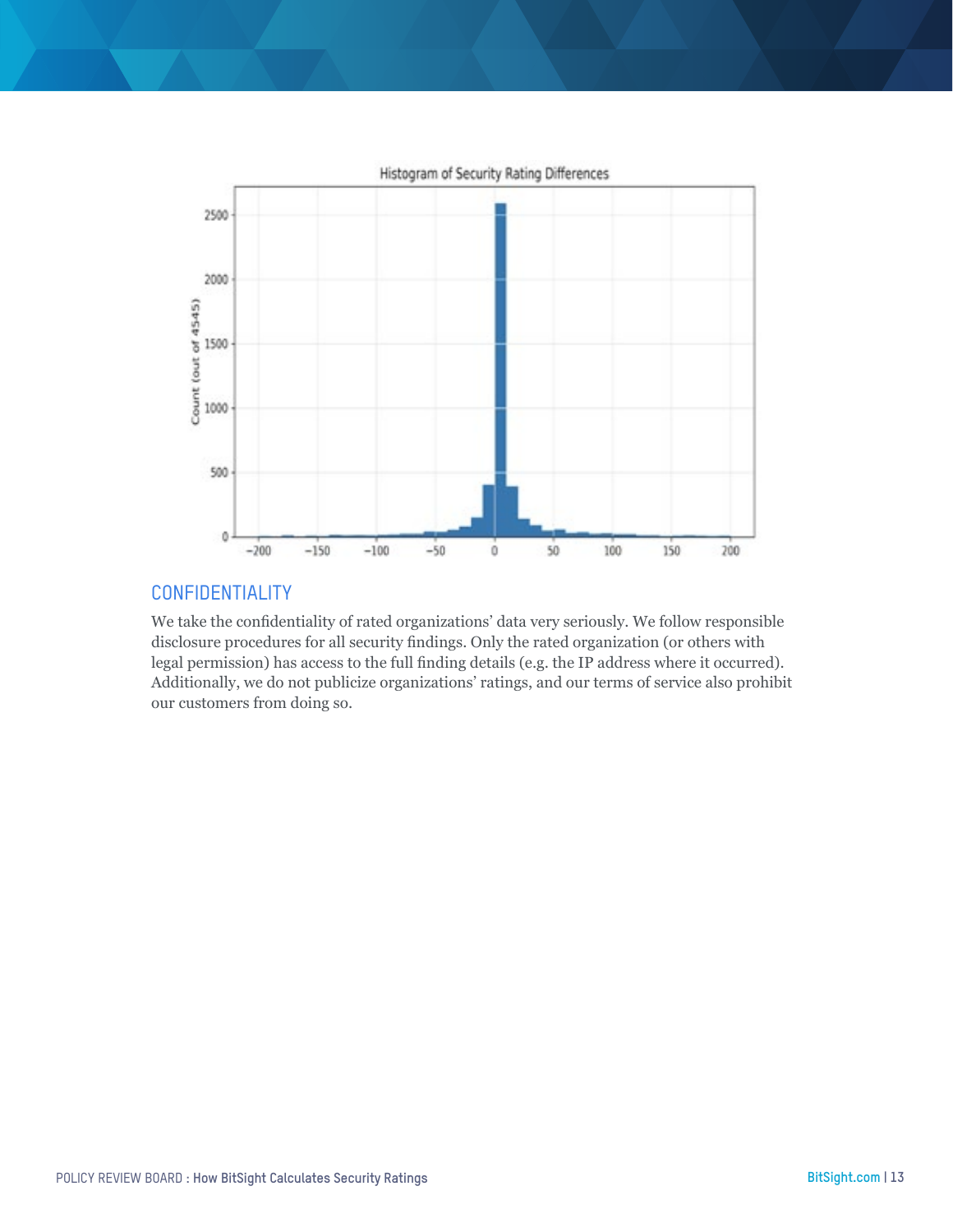## ALGORITHM UPDATES

We periodically make improvements to the ratings algorithm. These updates often include new observation capabilities, enhancements to reflect the rapidly changing threat landscape, and adjustments to further increase accuracy and correlation with outcomes. These changes are all rigorously governed by our Policy Review Board to ensure that they adhere to our principles and policies. Additionally, we provide a preview of the changes to our customers (and what the likely impact on their rating will be), well before they affect the live ratings, and we invite comments and feedback on them.

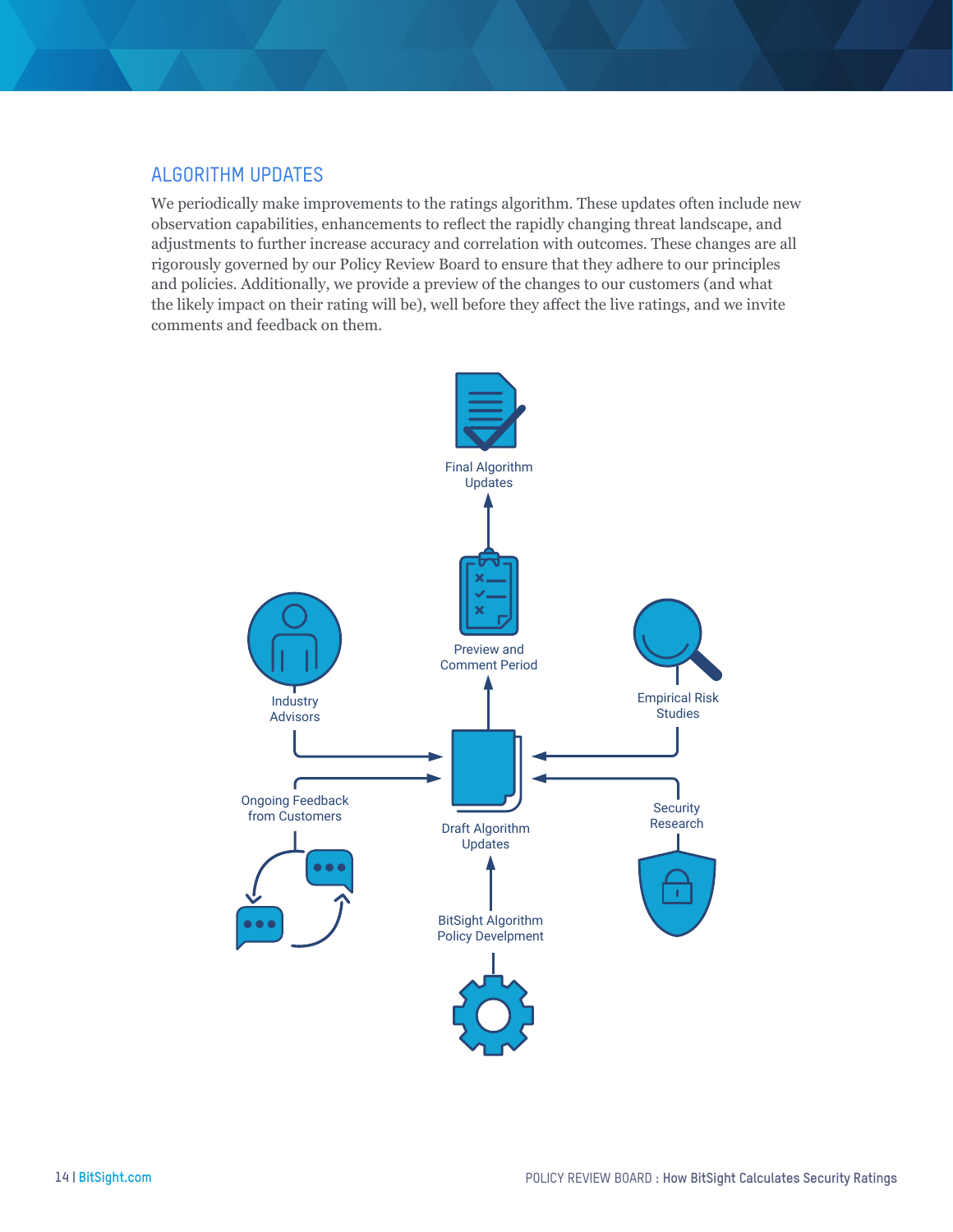#### 

## LIMITATIONS - WHAT SECURITY RATINGS ARE NOT

While BitSight provides unparalleled visibility across hundreds of thousands of organizations, our data is limited to what we can observe externally. For example, we generally can't see how a company's network is configured internally, or what compensating controls may be in place, so those are not part of our security ratings. Furthermore, BitSight complements **1 10.5 10.5 <b>10.5 • 10.5 • 10.5 • 10.5 • 10.5 • 10.5 • 10.5 • 10.5 • 10.5 • 10.5 • 10.5 • 10.5 • 10.5 • 10.5 • 10.5 • 10.5 • 10.5 • 10.5 • 10.5 • 10.5 • 10.5 • 10.5 • 10.5 •** vulnerability scanners, or intrusion detection systems (IDS). Finally, to avoid conflicts of interest, we do not provide incident response or vulnerability remediation services.



#### 

#### VALIDATION

**55% 10% 35%** world security outcomes. We have compiled a database of more than 16,000 data breaches We validate our ratings algorithm by examining how our ratings and risk vectors relate to realand other security incidents. Using this, and our historical ratings data from 2015 onwards, we have consistently found that organizations with low security ratings are more than five times as likely to experience data breaches than those with high ratings. These correlations have been verified by independent third parties, including AIR Worldwide and IHS Markit.